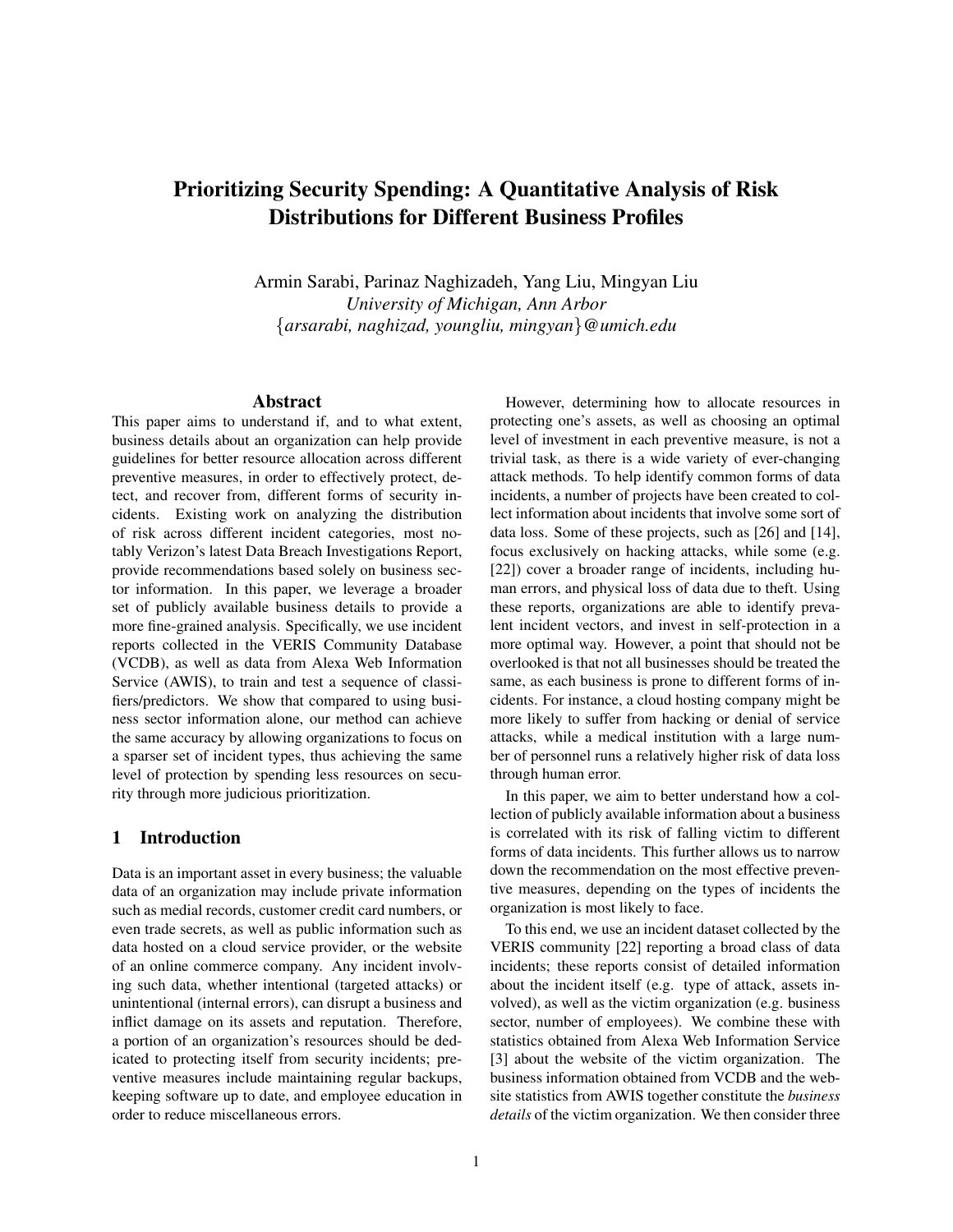different categorizations for the incidents: (1) by type of data incident (e.g. error, hacking, etc), (2) based on the source of the incident (external, internal, or partner) and the motive behind it, and (3) by considering the assets that were involved in the incident (e.g. media, server, etc). Our results show that there is a clear correlation between each incident category and the victim's business details; this information can be used to provide guidelines on how an organization with limited budget for security should prioritize its security investment in allocating resources to different forms of self-protection.

We note that while this type of correlational study has been done before, most notably using business sector information, see e.g., Verizon's annual Data Breach Investigations Report [25], our goal is to use additional business information to enable a more fine-grained study, whereby the incident type distribution is quantified not just for an entire business sector, but a more refined definition based on other features such as employee size, region of operation, etc. This allows us to generate sharper (more highly concentrated) incident type distributions; that is, with more fine-grained definition of subsets within a sector, we are able to see incidents concentrated over a smaller number of types. An immediate consequence of this is that security investment and resource allocation decisions informed by such analysis are much more targeted and effective. We show that on average an organization can protect against 90% of all incidents by focusing on 70% of incident types; in some cases the latter can be significantly lower.

Our results can also be viewed as a type of prediction of the conditional distribution of incident types given that an incident occurs; this complements existing work on estimating the probability of an incident happening in the first place. In practice, the absolute risk of experiencing an incident provides the organization with insight on the total amount of resources that should be allocated to self-protection, while the conditional risk can be used to decide the allotment of these resources to different forms of preventive measures. In addition, the current study can guide better breach detection efforts. From this perspective, our study is aligned with the growing "assume breach" mentality in the security community [12, 8, 24]: everyone is a target hence all organizations should take measures to prevent, detect, and respond to incidents, in the most effective way. Last but not least, these findings can be used as guidelines in the emerging cyberinsurance market. A study of the distribution of risk among different forms of data incidents can help insurance providers better assess the potential amount of loss which in turn helps determine the contract terms, including premiums and coverage levels.

The rest of the paper is organized as follows. In Section 2 we describe the datasets used in this paper. In Section 3 we summarize existing work relevant to this study. In Section 4 we explain in detail how we build our risk assessment model, and we discuss and analyze the results in Section 5. Section 6 concludes.

## 2 Dataset

In this section, we illustrate the two datasets used in our study, namely the VERIS Community Database (VCDB) [22] and the Alexa Web Information Service (AWIS) [3].

#### 2.1 VERIS Community Database

The VCDB is comprised of 4786 reports on publicly disclosed data breaches. The dataset includes incidents that occurred up to and including 2014, with 4526 entries corresponding to incidents after 2010. For our current study, we focus only on the 2013 and 2014 incidents, consisting of 1729 and 592 entries, respectively. The reports cover a wide variety of events, some examples of which are given in Table 1.

Each entry in the VCDB is reported using the Vocabulary for Event Recording and Incident Sharing (VERIS) [23]. The VERIS framework, as well as the VCDB, are initiatives by the Verizon RISK Team facilitating a unified approach to documenting and collecting security incidents. The VERIS fields for an incident are populated to answer "who did what to what (or whom) with what result?" [24]; details include the type of incident and the means by which it took place, the actor and motive, the victim organization, the assets which were compromised, timeline of the incident, and links to news reports or blogs documenting the incident. However, each entry might be only partially populated, since victim organizations tend to not disclose all the details regarding the incident.

We now explain the fields extracted from VCDB which are of interest in training and testing our classifier. The first set is information regarding the type of attack, based on which each incident can be put in one of seven general categories: environmental, error, hacking, malware, misuse, physical, or social. Each type may include additional fields that can help further differentiate incidents of the type. For instance, a physical incident might be further categorized as theft or loss, while a hacking incident might be identified as a SQL injection or a brute force attack. The second set identifies the actor responsible for the incident, falling in one of three types: external, internal, or partner. The dataset may further include fields identifying the motive for each of these actor categories. The third set identifies the assets that were compromised during the incident. There are six possible asset types: kiosk/terminal, media, network, people, server, and user device.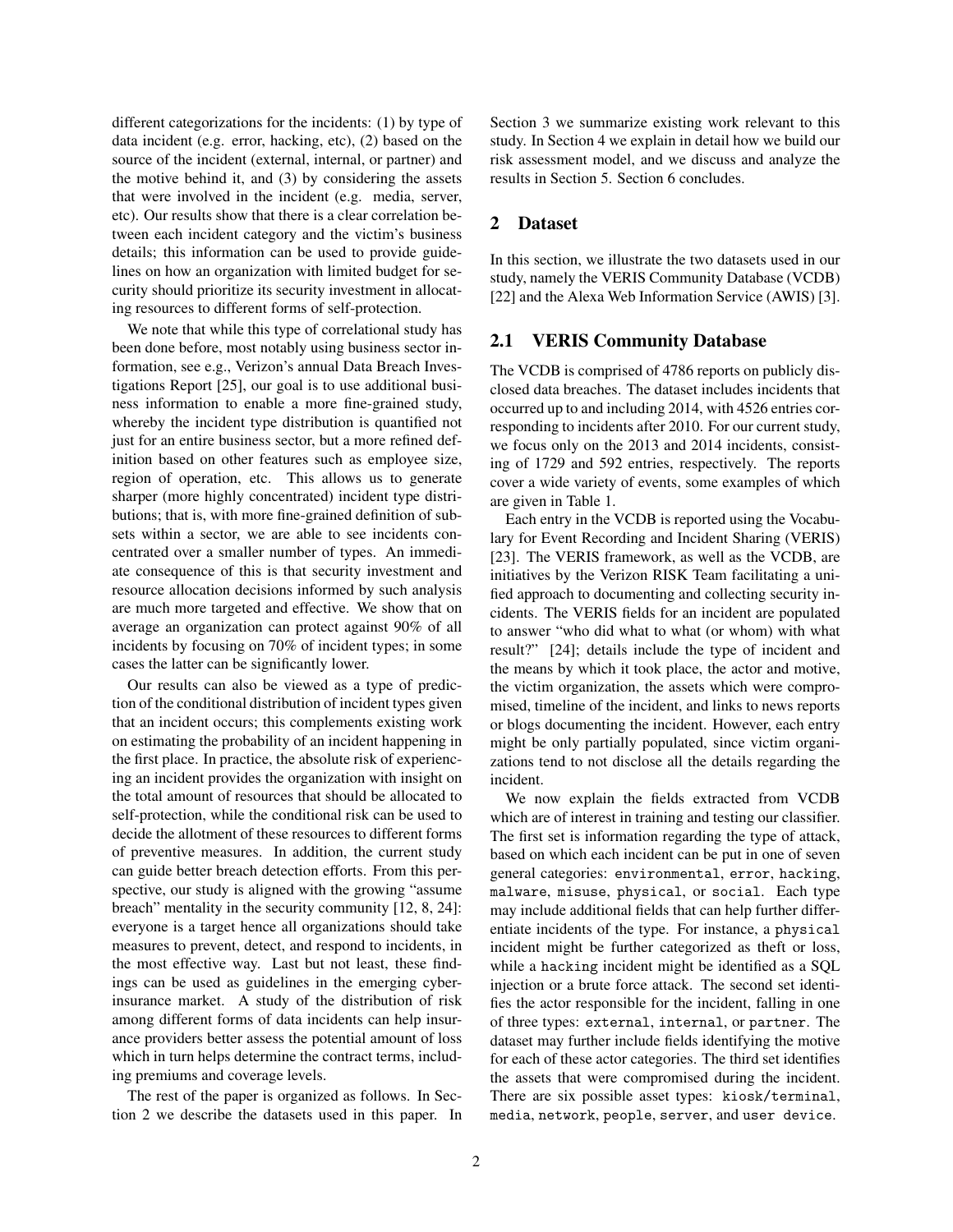| Time     | Report summary                                                                                                                                  |
|----------|-------------------------------------------------------------------------------------------------------------------------------------------------|
| Apr 13   | Hackers breach website of Hong Kong police force and publish non-public data, deface webpage                                                    |
| Aug 13   | A Lima, Ohio clinical psychologist is in the process of notifying clients that their office was robbed                                          |
| Sep 13   | Pharmacy accidentally dumped hundreds of private medical records at a recycling depot                                                           |
| Sep 13   | Janitor is blackmailed into gathering documents from a court                                                                                    |
| Sep 13   | Parents of children at Hopkins Road Elementary Schools say their kids came home with sensitive data belonging to other students                 |
| Dec $13$ | Multiple Brazilian government sites defaced by Anonymous in protest to upcoming FIFA World Cup                                                  |
| Jan 14   | Hacking group DERP launches DDoS against Xbox Live networks                                                                                     |
| May 14   | Someone hacked into an electronic traffic sign on Van Ness Avenue in San Francisco, posting alerts that said "Godzilla Attack" and "Turn Back". |
| Jul 14   | Anonymous takes down 1,000 Israeli government and business websites for #OpSaveGaza                                                             |
|          |                                                                                                                                                 |

Table 1: Incident examples from the VERIS Community Database.

We also extract three features about the victim organization from the existing VCDB fields as input for our classifier: industry code, number of employees, and the region of operation of the victim organization. The industry code provided is the North American Industry Classification System (NAICS) code [13] for the victim, which specifies the organization's primary economic activity. Although NAICS codes can extend to up to 6 digits, each further detailing the sector, we only extract the first two digits of the code for our incidents; this classifies the company as one of 25 different sectors. The employee count captures information about the size of the organization; this entry may be a numeric range (1-10, 11-100, 101-1000, 1001-10000, 10001-25000, 25001-50000, 50001-100000, and over 100000), or simply *small* or *large* (for approximately below or over 1000 employees, respectively) when an exact number is not available. Finally, we use the region of the organization as a feature by extracting the continent of operation for the victim. Note that any said features can be missing for a VCDB entry. In such cases, we generally add an additional *unknown* category.

#### 2.2 Alexa Web Information Service

AWIS is a service offered by Amazon Web Services (AWS) [6] that provides information and statistics about websites; these include traffic volume, number of visitors, speed, number of pages linking to the website, and information about the organization that maintains the website, such as address, contact information, and stock ticker symbol.

We gather the following data from AWIS about the victim organization. We include the global and regional rank, as well as the number of pages linking in to the target website, as indicators of the popularity or familiarity of an organization. We also include the 30 day average and standard deviation of the website's global rank for a one month period before the incident, to identify recent trends in popularity. Other selected features include speed of the website (as a percentile compared to other websites), the age and locale of the website, the top three categories associated with it, and whether the underlying company is publicly traded in the stock market. The aforementioned attributes of an organization can provide further insight into its sector, region, familiarity, size and network size. By combining these with features obtained from the VCDB, we are able to build a detailed description of a business, which can in turn help identify its risk distribution over different incident types.

## 2.3 Pre-processing

To be able to combine these datasets for our study, we first have to match each incident report with the website of the victim organization. To obtain this information, we find the name of the victim organization through the *victim id* field in VCDB, and extract the first Google search result for the organization name. We then manually verify the results to ensure that the websites match the victim organizations. For ambiguous victim IDs (e.g. Indian Government Website), we further read the incident report provided by a news report or blog entry to find the website of the entity that suffered the data breach. For the 2322 incidents that occurred in 2013 and 2014, we were able to extract the website for 2065 of them, giving us 1688 unique domains. The mapping between a victim organization and its respective website will allow us to combine entries in the VCDB with data collected from AWIS. Note that for a given year, we omit duplicate incidents for each organization. As an example, there are over 200 entries in the VCDB corresponding to error incidents in the United States Department of Veterans Affairs. We count all of these incident only two times, once in 2013 and once in 2014. If there are additional entries corresponding to other forms of data incidents (e.g. hacking), we include them as well.

Finally, we also use the size of the network hosting a victim organization's website as an additional feature in our classifier. To identify this network, we use whois information gathered by the top Regional Internet Registries (RIR) including AFRINIC [2], APNIC [4], ARIN [5], LACNIC [10], and RIPE [16]. By looking up the IP address of a website in these databases, we can find the IP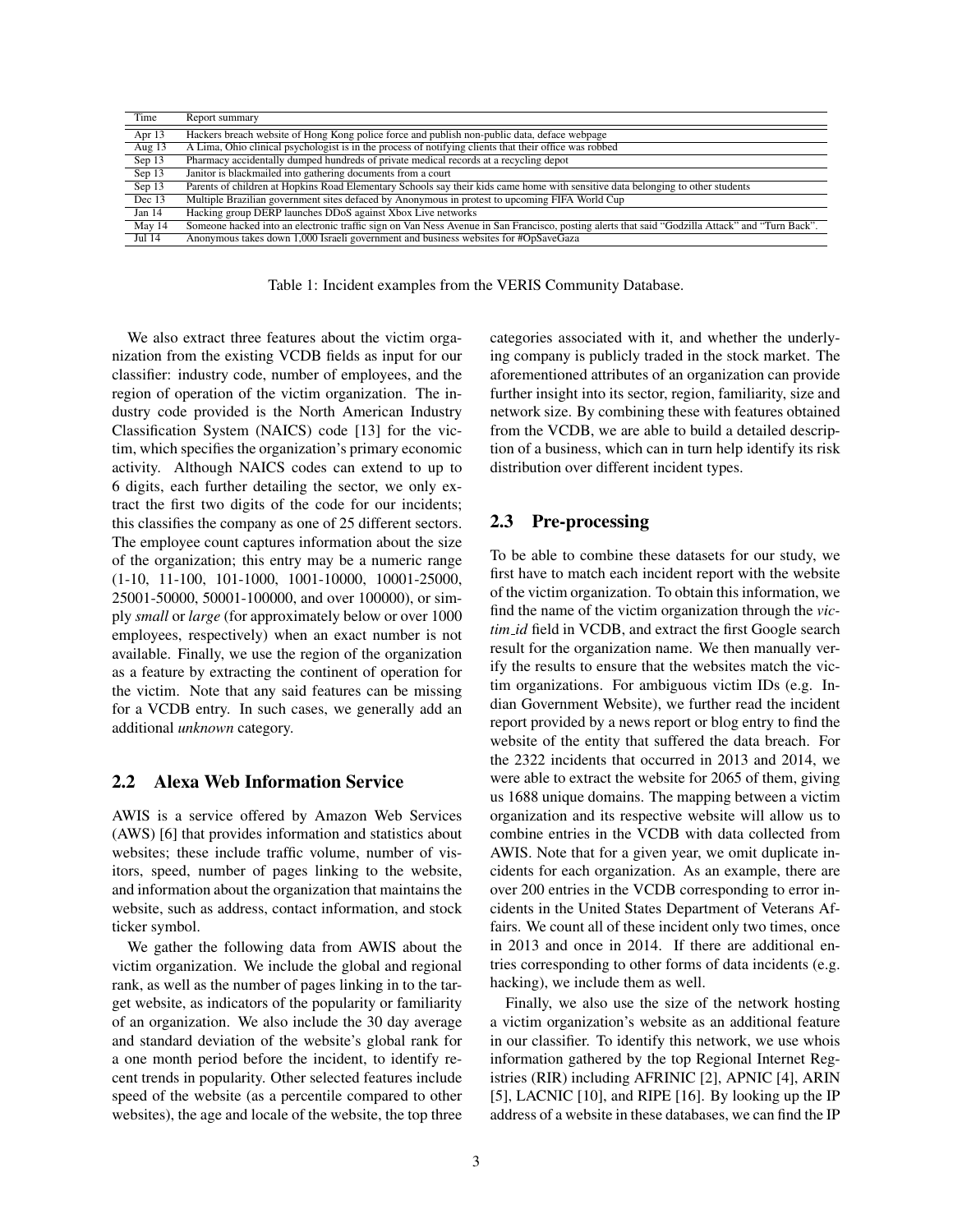address block/prefix that they belong to. These prefixes identify the smallest unit that includes the website IP and that has been allocated by the RIR to an organization. We then look up the owner ID for each of these prefixes, and find the total number of IP addresses registered to the same ID as the organization's network size. We note that, however, these prefixes cannot always identify the network of the business in question. For instance, when a business is utilizing a 3rd party hosting company to maintain its website, the identified network may potentially include addresses belonging to other organizations as well. In such cases, the network size is not necessarily representative of the victim organization's network size; nevertheless, we use it as a best estimate given the available data.

## 3 Related Work

The main contribution of this study compared to existing literature is an in-depth and quantitative analysis of the risk distribution over security incident types for a given organization, which can help the latter more strategically allocate resources for prediction, prevention and detection.

*Data analysis:* The most relevant study to this paper is Verizon's annual Data Breach Investigations Report. The most recent report for 2014 [25] contains detailed analysis on more that 63,000 security incidents from multiple sources including VCDB. The report contains a detailed analysis on statistics of the data including action types and vectors, actor types and motives, and assets involved, as well as victim demographics, industry, and organization size. Moreover, the authors identify nine patterns describing 92% of the incidents in their report. By categorizing the incidents into separate patterns, it is possible to analyze the distribution of incident varieties within each pattern and provide entities with a more specific recommendations on how to invest in their security. The report also provides the spread of attack patterns within each industry, to narrow down the risk even more. For instance, it is pointed out that the main threat to organizations providing accommodation services is through POS intrusion, which describes 75 percent of the incident reports within this industry. Furthermore, Thonnard et al. perform a similar analysis on spear phishing targeted attacks in [21]. The authors identify risk factors at the organization level (industry sector and number of employees), and individual level (job level and type, location, and number of LinkedIn connections), that are positively or negatively correlated with the risk of experiencing targeted attacks.

As mentioned earlier, compared to [25], we aim to provide a more fine-grained framework to give more specific guidance to organizations not only based on their industry, but utilizing a host of other features available to us. For incidents studied herein, this includes demographic information, details about the size of the business and its popularity, and business sector information. Moreover, compared to [21], our goal is to study a broader range of data incidents, including targeted and untargeted physical and cyber attacks from both internal and external sources, and incidents due to error.

*Prediction of cyber incidents:* The notion of predicting cyber incidents (rather than detection) has also enjoyed popularity recently. In [20], Soska el al. apply machine learning tools to predict the chance of a website turning malicious in the future, and show that their method can achieve 67% true positive and 17% false positive. In our recent study [11], we examine to what degree security incidents may be predicted by using a range of security posture data. In contrast to the above two studies, the present work is much more specific to incident types, with an emphasis on the relative risk each incident type poses to a particular organization.

Other works closely related to this paper include studies on the correlation between data breach incidents and market value [1, 9, 7]. Moreover, in [17] Romasky et. al. provide an empirical analysis of data breach litigation, and in [18] discuss the impact of breach disclosure laws on identity theft.

## 4 Methodology

In this section, we discuss in detail how to build a risk assessment model using the business features and incident reports described in Section 2.

#### 4.1 Construction of the classifiers

Our ultimate goal is to provide risk assessment for an arbitrary organization given its features, i.e. a conditional distribution of risk over all incident types. In this context, the raw output of a decision tree classifier can be used as a means to density estimation. Toward this end, we use Random Forest classifiers, an ensemble learning method that constructs multiple decision trees over the training data, and outputs the average of all individual trees' predictions [15]. Random forest classifiers improve upon single decision trees by reducing over-fitting over the training set.

A naive way to build a risk assessment model is to take the incident signature (i.e. action, actor, and asset) of an entry as a class label, and the victim business features as input data for the classifier. However, given the large number of possible incident signatures, there are only a small number of samples per signature vector. Furthermore, as we have mentioned before, a significant number of incident entries provide only partial information about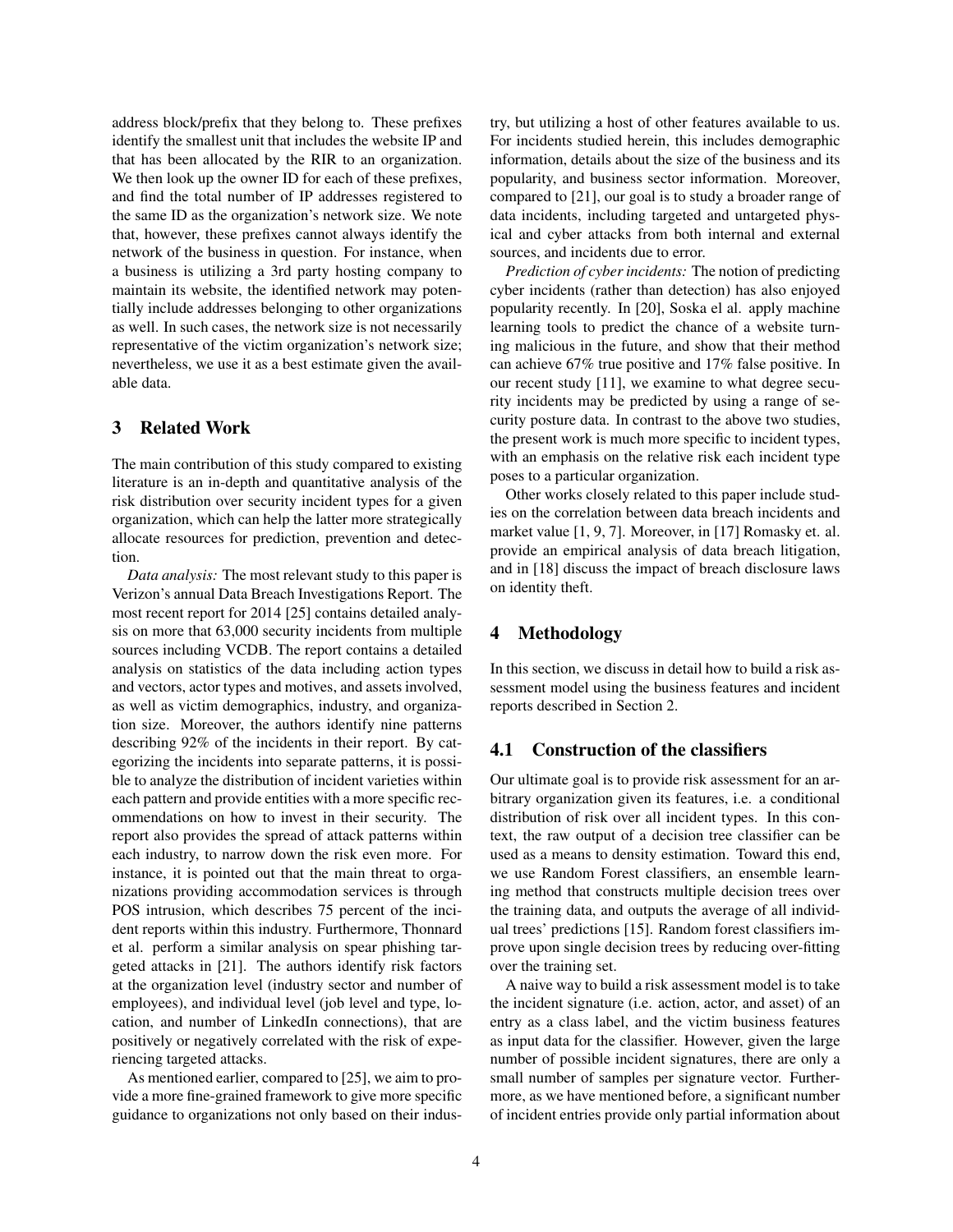

Figure 1: A sample risk assessment tree.

their corresponding incident. Ignoring such entries will leave us with even fewer samples.

Our solution to the above problem is to build multiple classifiers, each of them estimating a portion of the incident signature. An interpretation of this technique is the chain rule in probability. Assume that we want to estimate the risk factor for an organization of type *t* for experiencing a physical theft incident. We can break this risk into two parts as follows:

 $Pr(Theta | t) = Pr(Physical | t)Pr(Theta | t)$ 

As a result, entries that cite a physical incident without specifying additional details will still be included for building and testing the first classifier (first term in the RHS of the equation), but will be ignored when building the second classifier (i.e. theft). This method can be visualized as a tree as shown in Figure 1, where each node represents a data breach type. The risk score at a node is the result of multiplying the risk at its parent node by the output of the classifier corresponding to said (child) node.

Given the training and test samples (incidents belonging to 2013 and 2014, respectively), we first train a binary classifier for each node, using a Random Forest model consisting of 20 trees. To prevent over-fitting, we set the minimum number of samples at each leaf of the decision trees to 25. However, we may still experience some over-fitting due to the large number of features available to our classifier. To help alleviate this problem, we limit the number of features used for each Random Forest as follows: we always use the three features extracted from the VCDB, namely industry, employee count, and region. Out of the remaining 10 features, we select the most significant through cross validation, i.e. training multiple classifiers using different combinations of features, and selecting the one with the best performance. The list of features used for each classifier, as well as their importance in the resulting Random Forest classifiers, are included in Table 6 in the Appendix.

## 4.2 Incident categorization

Using the classification method described above, we apply our risk assessment scheme separately to three parts of the incident signatures: action, actor, and asset. Each of these classifiers focuses on a separate aspect of an incident.

Action type The action type falls into one of the seven general categories discussed in Section 2.1. We omit environmental incidents, of which there are only 4 samples between 2013 and 2014. We further categorize hacking events into two sub-categories: (1) hacking incidents that involve data breach through compromised credentials, including stolen credential, brute force, and backdoor attacks, and (2) all other forms of hacking, 75% of which are SQL injection and Denial of Service attacks. We also divide physical incidents into two subcategories of (1) theft and (2) everything else, 88% of which are due to tampering.

Knowing the action type can provide significant information on the types of preventive measures that can be used to reduce loss. For instance, the first group of hacking incidents can be prevented by setting strong passwords and changing them on a regular basis, as well as not storing unencrypted credentials at insecure locations. Error and misuse can be reduced by employee education, setting and enforcing internal regulations, and avoiding unnecessary access privileges for employees and/or business partners.

Actor type and motive In addition to action types, we train our classifier based on the actor responsible for the incident. Internal actors are separated based on their motive into two sub-categories of (1) financial motives, and (2) other motives, including convenience, espionage, grudge, ideology, and fun. External actors are similarly sub-categorized into (1) financial, (2) espionage, (3) ideology, and (4) fear, fun and grudge. Incidents due to partners are not further sub-categorized due to insufficient samples.

Assessing risk associated with actor types can prompt organizations to determine policies for employee education and access to data (for internal types), guard their network periphery from external attackers, and perform due diligence when selecting partners.

Asset type Finally, we look at the types of assets that were compromised during the incident. Asset types include kiosk/terminal, media, people, server, and user device. We have omitted network related assets due to insufficient number of samples. Knowing what asset types are more likely to be affected can significantly improve our ability to estimate the amount of potential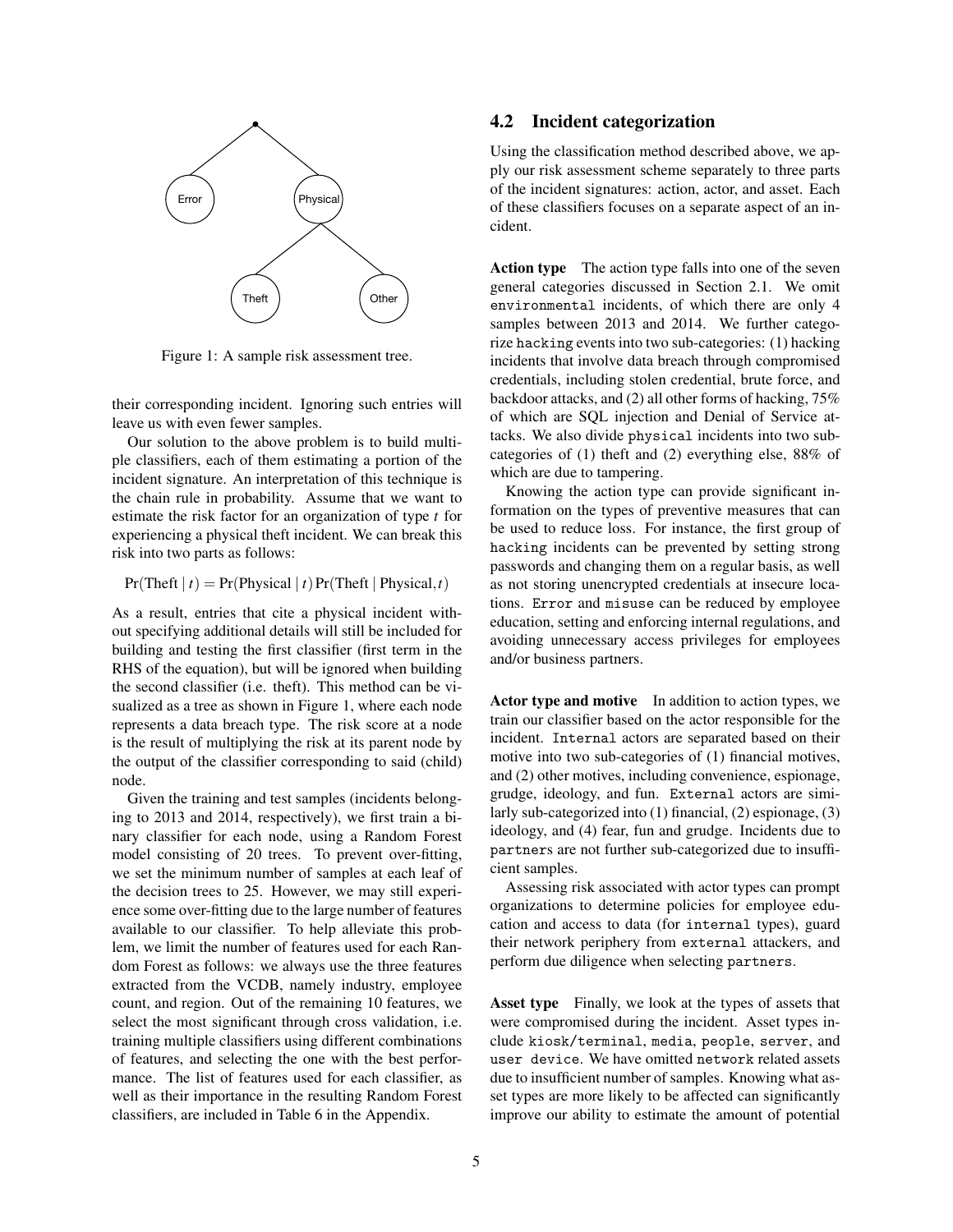| Inciden<br>true | 1 I C | vher<br>Esr | JD0s           | stoler<br>red<br>____      | Error                     | .ners<br>7 K LI | $\overline{\phantom{a}}$<br>U. | 1SUS6         | app | Else                 |
|-----------------|-------|-------------|----------------|----------------------------|---------------------------|-----------------|--------------------------------|---------------|-----|----------------------|
|                 |       | υ           | $\sim$<br>l Ot | $\sim$ $\sim$<br>---<br>__ | $\sim$ $\sim$ $\sim$<br>, | ხხ              |                                | $\sim$ $\sim$ | 300 | $\sim$ $\sim$<br>320 |

Table 2: VCDB data categorized using DBIR 2014 patterns. Only 82% of the data can be described by the 9 patterns.

loss following security incidents. This can guide insurance underwriters in designing more appropriate policies catered to specific client organizations. It can also be used to advice network administrators to keep regular backups when assets such as media and server are involved.

#### 4.2.1 Comparison with DBIRs' categorizations

Our choice of categorizations is consistent with the one adopted by Verizon in the 2008-2013 DBIRs, but differs from the categorizations proposed in their latest 2014 report [25]. DBIR 2014 uses hierarchical clustering to identify 9 incident classification patterns (combinations of actions, assets, and actors) that can be used to describe 94% of all incidents. Examples of these patterns include cyber-espionage, point of sale intrusions, and insider misuse. Despite the effectiveness of this clustering method in accurately describing incidents in the dataset used by Verizon, an application to the subset available through VCDB would fail to provide a similar precision, see Table 2: due to lack of sufficient details, 18% of the VCDB data will not fit the 9 proposed patterns (as opposed to only 6% in Verizon's larger dataset). This is one of our main motivations for selecting three different categorizations based on VERIS primitives only, i.e., actions, actors, and assets.

#### 5 Results

#### 5.1 Risk distributions

To gain insights on how details about a business can affect their risk of experiencing various types of data breach, we start by deriving the distribution of risk over incident action types for each industry sector. The results for 9 business sectors, as well as the overall distribution are included in Table 3; these results use only sector information in training the corresponding classifiers. Note that this is equivalent to simply measuring the distribution of incidents in each sector, since the Random Forest classifier is using only a single feature. There are a few observations on the risk distribution of different sectors. For instance, information companies are more prone to both types of hacking, and less likely to sustain damage due to physical incidents. In contrast, the healthcare industry has low risk in hacking but high risk in physical attacks, especially theft. These observations are intuitively to be expected, since information companies' most valuable assets are generally stored in non-physical formats (e.g. on the cloud), while the healthcare industry may still use physical forms of archiving sensitive data such as patient information.

To highlight the additional gain we get by using more features than just industry sector information, we also show in Table 3 a number of examples. In these cases our classifiers can generate much more specific risk predictions. For instance, we can see that compared to a typical information company, Russian Radio has less risk in malware, social, and hacking through compromised credentials, but higher risk in error, misuse, and physical. Verizon and Macon-Bibb County exhibit a more uniform risk across the board. The higher risk for Verizon in error and misuse (also the lower risk of Macon-Bibb County in the same categories) can be attributed to their respective sizes. As the number of employees grows larger, so does the risk of data incidents due to human error and malevolent employees. These much more refined and targeted predictions would not be possible without using additional features. As we shall show later in Section 5.4, with proper thresholding the actual incidents in these organizations were also correctly forecasted.

## 5.2 Dealing with rare events and reporting bias

Looking at Table 3, there is an imbalance in the overall frequency at which different incident types appear in our dataset. Social incidents occur rarely as compared to error and hacking incidents. It is indeed possible that social incidents are rare events, and therefore should not be a priority when determining security policies. However, an important challenge in building a risk assessment model is under-reporting of security incidents by victims. Data breach reports are largely undisclosed, as organizations tend not to expose their security posture information unless necessary. Our dataset, VCDB, is a collection of publicly disclosed breaches; these incidents have either been detected by external sources (e.g. website defacement), or are incidents which an organization is obligated to report due to the compromise of private customer information (e.g. payment information or health records). Thus, not only incidents are commonly underreported, but it is also safe to assume the existence of selection bias in the data: each incident type is represented differently as a result of both availability and variation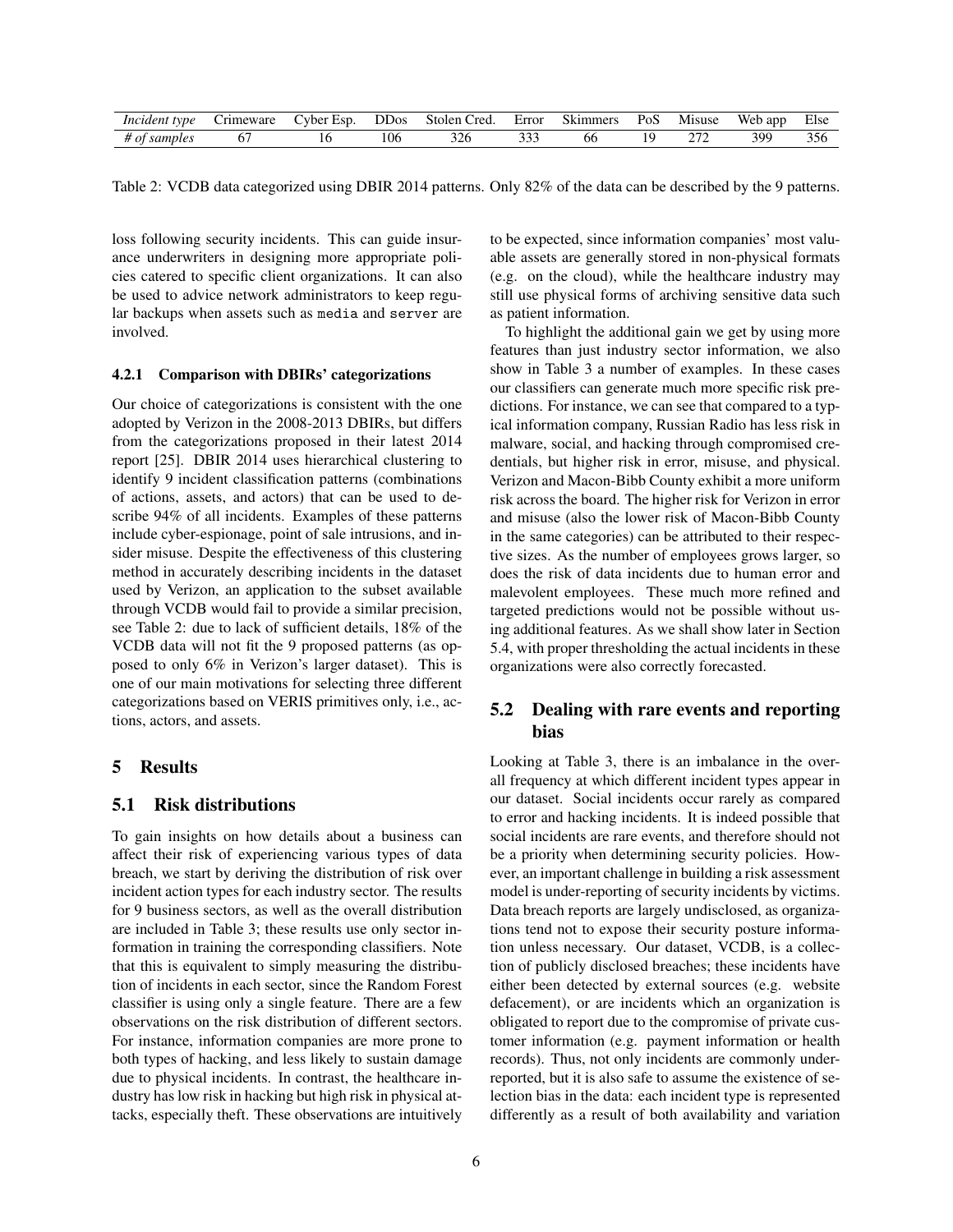|                              |       | Hacking        |       |         |               | Physical |       |        |
|------------------------------|-------|----------------|-------|---------|---------------|----------|-------|--------|
|                              | Error | Comp.<br>Cred. | Other | Malware | <b>Misuse</b> | Theft    | Other | Social |
| Overall                      | 0.22  | 0.12           | 0.21  | 0.06    | 0.15          | 0.14     | 0.04  | 0.04   |
| Manufacturing                | 0.08  | 0.09           | 0.33  | 0.13    | 0.22          | 0.13     | 0.00  | 0.02   |
| Retail Trade                 | 0.15  | 0.26           | 0.11  | 0.19    | 0.09          | 0.09     | 0.11  | 0.02   |
| Information                  | 0.09  | 0.28           | 0.41  | 0.07    | 0.04          | 0.03     | 0.01  | 0.07   |
| Russian Radio                | 0.14  | 0.16           | 0.40  | 0.02    | 0.10          | 0.10     | 0.03  | 0.03   |
| Verizon                      | 0.28  | 0.17           | 0.22  | 0.08    | 0.19          | 0.06     | 0.05  | 0.05   |
| Finance & Insurance          | 0.25  | 0.09           | 0.11  | 0.05    | 0.12          | 0.10     | 0.19  | 0.07   |
| Pro., Sci. & Tech. Svcs      | 0.16  | 0.09           | 0.56  | 0.04    | 0.13          | 0.09     | 0.00  | 0.02   |
| <b>Educational Sycs</b>      | 0.30  | 0.13           | 0.21  | 0.06    | 0.11          | 0.14     | 0.00  | 0.05   |
| Health Care & Social Asst    | 0.25  | 0.08           | 0.03  | 0.02    | 0.23          | 0.38     | 0.02  | 0.01   |
| Accommodation & Food Sycs    | 0.08  | 0.37           | 0.00  | 0.18    | 0.16          | 0.11     | 0.11  | 0.00   |
| <b>Public Administration</b> | 0.27  | 0.09           | 0.29  | 0.03    | 0.17          | 0.10     | 0.01  | 0.03   |
| Internal Revenue Service     | 0.21  | 0.08           | 0.15  | 0.06    | 0.17          | 0.09     | 0.02  | 0.03   |
| Macon-Bibb County            | 0.20  | 0.13           | 0.23  | 0.07    | 0.14          | 0.23     | 0.04  | 0.04   |

Table 3: Conditional risk distribution by business sector, and for sample organizations (highlighted rows).

of detection methods, and the corresponding industries' disclosure policies. This bias could cause a tendency towards flagging and protecting from incidents that are reported more often, in turn resulting in poor protection against less commonly reported incidents.

One way to address this issue is to ignore the frequency at which incident types are reported. In other words, rather than looking at each row in Table 3, we could base our decisions on the distribution of risk within each column. For instance, we can make the observation that finance and insurance companies exhibit higher than average risk in social incidents, even though the absolute risk in this category is the second lowest in its respective row. By having different standards, or thresholds, of what signifies high risk in each category, we can alleviate the impact of potential under-reporting and report ing bias in the dataset and prevent the tendency of ignoring rare events by ensuring equal protection among all incident types. Specifically, after training our classifiers and obtaining risk outputs on the input data, we specify thresholds for each incident type separately, such that the reduction in risk is consistent among all types; this is detailed in the next section. Note that this *normalization* of risk scores is possible mainly due to the fact that we are constructing separate classifier for each incident type.

## 5.3 Interpreting the classifier output

After estimating an organization's risk in each category by feeding its features into our classifier, the next step is to interpret these scores by determining what range of values indicate heightened risk. Based on our discussion in the previous section, this is achieved by computing the ROC curve for each binary classifier on the training set, and choosing the point that corresponds to a predefined true positive rate. We will use the family of thresholds corresponding to these points to determine risky incident types for any arbitrary organization, hereafter referred to as the *risk profile*. Selecting a more conservative set of thresholds (i.e. higher true positive rate) will tighten the business's security by advising it to invest in a larger set of self-protection methods. This selection represents the trade-off between the amount of resources an organization allocates to self-protection, and the reduction in incidents it desires to attain. From this point on when referring to *thresholds* used for deriving the risk profile, we simply mean the family of thresholds acquired for a specific true positive rate.

## 5.4 Evaluation

For evaluation, we train our classifiers over 2013 incidents, and test them on the 2014 data. We first obtain the risk profiles of organizations in our test samples, for various sets of thresholds. We then calculate the accuracy of our risk assessment model, by counting the number of incidents which belong to one of the risky types forecasted by the risk profiles. An important advantage of our model is in reducing the number of risky types predicted for each organization; achieving the same accuracy by advising organizations to focus on a smaller set of incident types will help achieve the same level of protection by spending less resources on security.

Figures 2a, 2c, 2e summarize our results over action,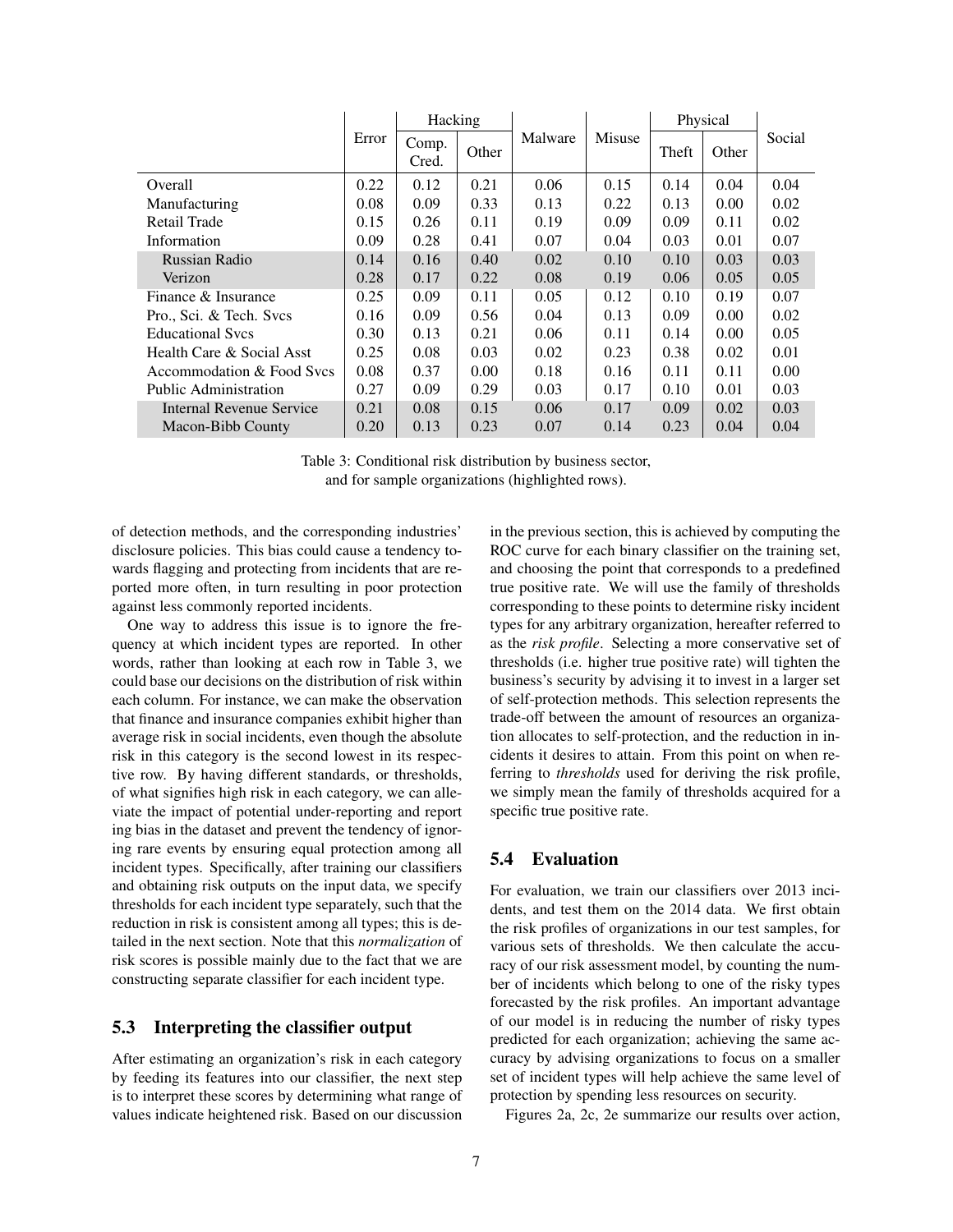

Figure 2: Detection rate vs. average number of risky types (top), and distribution of organizations over the number of types in their risk profiles (bottom).

|                              |          | Hacking        |          | Malware |          | Physical |       |        |
|------------------------------|----------|----------------|----------|---------|----------|----------|-------|--------|
| Organization                 | Error    | Comp.<br>Cred. | Other    |         | Misuse   | Theft    | Other | Social |
| Information                  |          |                |          |         |          |          |       |        |
| Russian Radio                |          |                | $\times$ |         |          |          |       |        |
| Verizon                      |          |                | $\times$ |         |          |          |       |        |
| <b>Public Administration</b> |          |                |          |         |          |          |       |        |
| Macon-Bibb County            | $\times$ |                |          |         |          |          |       |        |
| Internal Revenue Service     |          |                |          |         | $\times$ |          |       |        |

Table 4: Risk profiles for different sample organizations, and their corresponding industries' profiles. Gray cells signify incident types with high risk, and crosses indicate the actual incident that occurred.

actor, and asset types, respectively. Each point in the plot denotes the accuracy of risk profiles obtained from a particular set of thresholds, versus the average number of risky types forecasted by these profiles. To illustrate the improved performance of using our extended set of features, we have also included the accuracy curve of a predictor using industry information alone (see Table 3). For action, actor, and asset types we can correctly forecast 90% of the incidents in our dataset by flagging, on average, 5.6 (70% of incident types), 4.0 (67%), and 3.5 (70%) incident types, respectively. In other words, we can achieve this accuracy by eliminating at least 30% of all incident types. Using only business sector information, the numbers increase to  $6.5 (81\%)$ ,  $4.8 (80\%)$ , and 3.6 (72%). The distinction is more visible when predicting over action and actor types.

Note that for a given point in the plot, the number of risky types in the risk profile can vary across organizations. Figures 2b, 2d, and 2f demonstrate the distribution of organizations over their predicted number of risky types, corresponding to the 80% accuracy point in the top plots. Looking at Figure 2b we can see that using all features, there are organizations whose risk profiles only consist of 1 or 2 incidents types, while others include up to 7 types.

We present a number of these samples in Table 4, whose risk scores have already been discussed in Table 3. The first two examples in the table belong to the information sector, and the last two are public administration organizations. We have included the risk profiles for these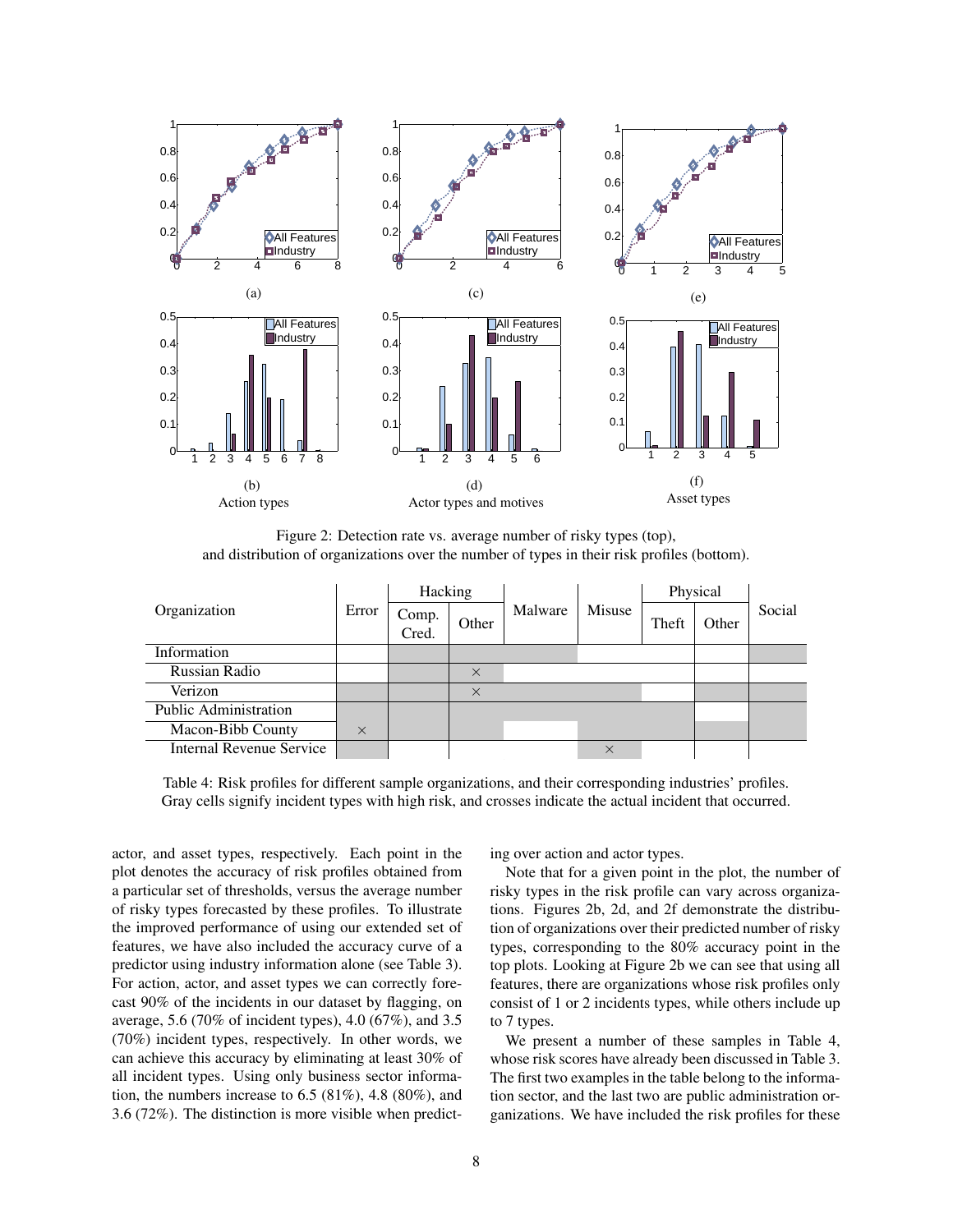|                                |       | Hacking        |       |         |        | Physical |       |        |
|--------------------------------|-------|----------------|-------|---------|--------|----------|-------|--------|
| Industry (Number of Samples)   | Error | Comp.<br>Cred. | Other | Malware | Misuse | Theft    | Other | Social |
| Overall $(1426)$               | 61.6  | 61.9           | 37.5  | 32.4    | 56.9   | 51.5     | 38.1  | 38.9   |
| Manufacturing (39)             | 30.8  | 97.4           | 51.3  | 89.7    | 33.3   | 28.2     | 76.9  | 41.0   |
| Retail Trade (63)              | 34.9  | 100.0          | 46.0  | 76.2    | 42.9   | 9.5      | 68.3  | 23.8   |
| Information                    |       |                |       |         |        |          |       |        |
| Small $(49)$                   | 22.5  | 100.0          | 100.0 | 65.3    | 12.2   | 8.2      | 38.8  | 59.2   |
| Large $(41)$                   | 36.6  | 100.0          | 80.5  | 70.7    | 36.6   | 0.0      | 51.2  | 87.8   |
| Finance & Insurance            |       |                |       |         |        |          |       |        |
| Small $(53)$                   | 66.0  | 62.3           | 18.9  | 75.5    | 18.9   | 34.0     | 75.5  | 60.4   |
| Large $(91)$                   | 64.8  | 41.8           | 29.7  | 31.9    | 67.0   | 49.4     | 86.8  | 75.8   |
| Pro., Sci. & Tech. Svcs $(44)$ | 54.6  | 72.7           | 27.3  | 50.0    | 27.3   | 45.5     | 36.4  | 43.2   |
| <b>Educational Sycs</b>        |       |                |       |         |        |          |       |        |
| Small $(27)$                   | 81.5  | 44.4           | 14.8  | 63.0    | 40.7   | 92.6     | 25.9  | 33.3   |
| Large $(46)$                   | 89.1  | 34.8           | 2.2   | 19.6    | 41.3   | 82.6     | 41.3  | 26.1   |
| Health Care & Social Asst      |       |                |       |         |        |          |       |        |
| Small $(97)$                   | 59.8  | 28.9           | 7.2   | 22.7    | 54.6   | 95.9     | 46.4  | 10.3   |
| Large $(97)$                   | 93.8  | 10.3           | 3.1   | 7.2     | 96.9   | 96.9     | 42.3  | 24.7   |
| Accommodation & Food Svcs (33) | 72.7  | 6.1            | 15.1  | 48.5    | 87.9   | 78.8     | 54.6  | 9.1    |
| <b>Public Administration</b>   |       |                |       |         |        |          |       |        |
| Small $(41)$                   | 95.4  | 85.4           | 24.4  | 22.0    | 63.4   | 51.2     | 9.8   | 19.5   |
| Large $(96)$                   | 97.9  | 32.3           | 10.4  | 2.1     | 93.8   | 67.7     | 0.0   | 55.2   |

Table 5: Average risk profiles by business sector and size.

sample organizations using our extended feature set, as well as the risk profile using only industry. For the information sector, the latter recommends focusing on both types of hacking, as well as social incidents, whereas for public administration it deems all but the second type of physical incidents risky. By contrast, using our extended feature set, we are able to eliminate malware and social incidents as likely threats for Russian Radio, and still provide an accurate risk profile. Similarly for the Internal Revenue Service we are able to narrow down the list of threats to two types without losing accuracy. Macon-Bibb County and Verizon are assessed to have a broad range of risks, more so than their respective industry average would suggest; this highlights that for these organizations they may be attacked on multiple fronts, which may call for a different type of resource allocation strategy. The point is that this type of fine-grained prediction is much more specific to an organization itself rather than using the industry average as a proxy. We also note that in all these cases our risk profile correctly captured the actual incident occurrences (as indicated by an " $\times$ ").

It is worth noting that the grey cells in Table 4 not marked with an " $\times$ " are incident types deemed likely by our classifier but unrealized in reality (not observed in our dataset). These should not be viewed as discrepancy; rather, the relationship between a predicted risk profile and actual incident occurrence is analogous to that between a dice with a certain probability of turning up each side and the outcome of tossing the dice in a particular random trial. In other words, in the example of the Internal Revenue Service, even though misuse is the only incident that actually occurred, the result suggests that an error event could just as well have happened. This is because in essence our classification constructs risk profiles by extracting details about a business and examining actual incidents that have occurred to other, *similar* companies. In this case, for organizations that share the same business model as the Internal Revenue Service, error and misuse constitute the majority of data breach reports; thus given the information available to us, both incident types are regarded risky.

To close this section, we display the average risk profile over action types of all organizations, as well as average risk profiles over action types for different industry sectors and sizes in Table 5. Each number in the table represents the percentage of organizations, for whom the respective incident type is deemed risky. For instance, 61.9% of all organizations have high risk in hacking incidents due to compromised credentials. However, for 100% of organizations in the information sector this type of hacking poses a high threat. The risk profiles are obtained for the 80% accuracy point in Figure 2a.

We highlight a number of trends in Table 5. As dis-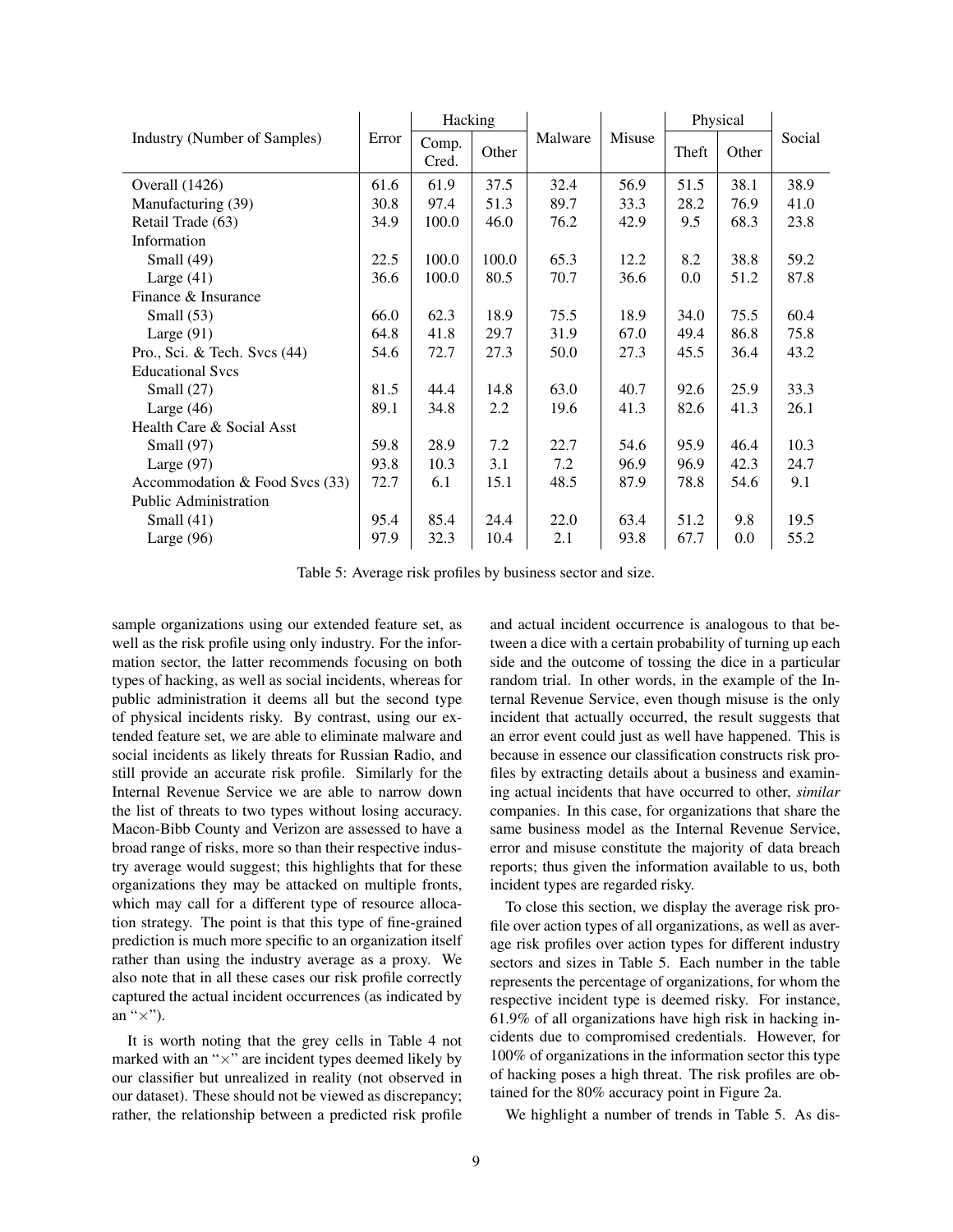cussed previously, large companies tend to have higher risk in error and misuse. Sectors that are more prone to error include large healthcare, and both small and large public administration. Large healthcare and large public administration companies also run a high risk of misuse. Error incidents exhibit a substantial presence in all business types, the minimum being 21.2% for information companies. Note that overall, all of the incident types are flagged for at least 30% of our samples, even tough their occurrence rate is widely different as evidenced in the first row of Table 3. This is due to our choice of ignoring the a priori distribution of incidents, as explained in detail in Section 5.2.

Comparing Tables 4 and 5 can help provide some insight on how having additional features has helped eliminate (or introduce) possible risks for those sample organizations. For instance small information companies tend to have lower risk in social incidents, and this has helped us eliminate this category as a possible threat for Russian Radio. We can also see that small public administration and large information companies have a more uniform risk among all types, attributed to the risk profiles for Macon-Bibb County and Verizon, respectively. The Internal Revenue Service, a large public information company, is expected to have less risk in the second type of physical incidents, as well as hacking and malware. Note that one cannot completely explain the generated risk profiles by only looking at business sector and size information alone, as they are a result of analyzing the dataset's distribution over all the features in Table 6. For instance large public administration organizations tend to have higher risk in social events than small ones, even though this incident type has been flagged for Macon-Bibb County and not the IRS. In this case, other features of the IRS have contributed to it having lower risk in social incidents.

#### 6 Conclusion

Our results demonstrate how, and to what extent, can business details about an organization help forecast its relative risk of experiencing different types of data incidents. We observe that even though there is notable correlation between organization features and the incident signatures in our dataset, it is impossible to assert with certainty the types of incident an organization is likely to face. We acknowledge the fact that there is an inherent randomness in incidents suffered by organizations: no business is prone to a single type of incident. As observed in our results, while risk in incidents such as hacking and theft may vary largely across sectors, any organization is likely to experience incidents due to miscellaneous errors. Nonetheless, feeding further information into our classifiers may help construct more accurate risk profiles. The feature set used in this paper provides only high level information about the organization itself, and not its security posture. Even though these features are the easiest to obtain, as they all are publicly available, further information indicative of an organization's security policies will undoubtedly help narrow down its risk profile. Externally observable signals (such as the ones used in [11]), as well as inside information, may be used to infer a business's security posture.

It is worth noting that incident types are often too ambiguous to act upon for a security unaware business operator, hence the need for explicit, actionable security recommendations. Note that there indeed exist frameworks providing such recommendations. For example, the SANS institute's critical security controls [19] is comprised of 20 categories of security controls, each describing a specific action or policy that can be implemented by a business in order to raise its security levels. Verizon uses this framework to provide general security recommendations in its annual Data Breach Investigations Report, and the SANS institute offers a partial mapping between these controls and the VERIS incident categorizations. Translating our risk profiles into actionable security recommendations is a direction for future work. Furthermore, our current dataset does not contain information on the monetary impact of each incident type. Obtaining such information, and combining it with the cost of protection for each incident type, will allow us to provide more economically-informed recommendations.

#### References

- [1] ACQUISTI, A., FRIEDMAN, A., AND TELANG, R. Is there a cost to privacy breaches? an event study. *ICIS 2006 Proceedings* (2006), 94.
- [2] AFRINIC Whois. http://www.afrinic.net/ services/whois-query.
- [3] Alexa Web Information Service. http://aws. amazon.com/awis.
- [4] APNIC Whois. http://wq.apnic.net/apnicbin/whois.pl.
- [5] ARIN Whois. https://www.arin.net/ resources/request/bulkwhois.html.
- [6] Amazon Web Services (AWS). http://aws. amazon.com.
- [7] GORDON, L. A., LOEB, M. P., AND ZHOU, L. The impact of information security breaches: Has there been a downward shift in costs? *Journal of Computer Security 19*, 1 (2011), 33–56.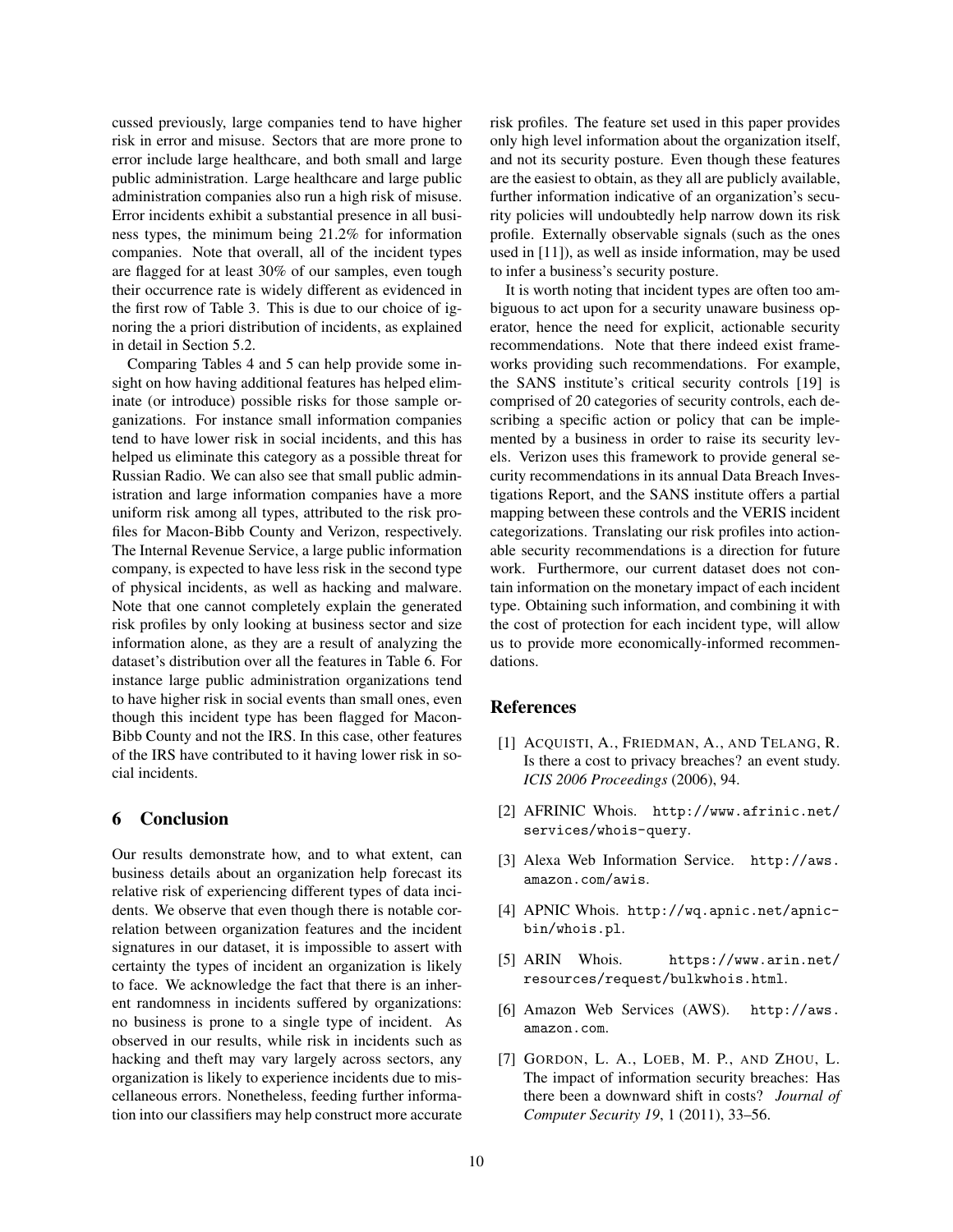- [8] HINES, C. Why companies must adopt the "assume mentality" when it comes to breaches. https://blog.cloudsecurityalliance. org/2015/02/27/why-companies-mustadopt-the-assume-mentality-when-itcomes-to-breaches.
- [9] KANNAN, K., REES, J., AND SRIDHAR, S. Market reactions to information security breach announcements: An empirical analysis. *International Journal of Electronic Commerce 12*, 1 (2007), 69– 91.
- [10] LACNIC Whois. http://lacnic.net/cgibin/lacnic/whois.
- [11] LIU, Y., SARABI, A., ZHANG, J., NAGHIZADEH ARDABILI, P., KARIR, M., BAILEY, M., AND LIU, M. Cloudy with a chance of breach: Forecasting cyber security incidents. In *USENIX Security Symposium* (2015).
- [12] Los, R. "Assume breach" is not a defeatist point of view. http://blog.norsecorp.com/2015/02/ 02/assume-breach-is-not-a-defeatistpoint-of-view.
- [13] NAICS Association. http://www.naics.com.
- [14] PASSERI, P. Hackmageddon. http:// hackmageddon.com.
- [15] Random Forest Classifier. http://scikitlearn.org/stable/modules/ensemble.html.
- [16] RIPE Whois. https://apps.db.ripe.net/ search/query.html.
- [17] ROMANOSKY, S., HOFFMAN, D., AND AC-QUISTI, A. Empirical analysis of data breach litigation. *Journal of Empirical Legal Studies 11*, 1 (2014), 74–104.
- [18] ROMANOSKY, S., TELANG, R., AND ACQUISTI, A. Do data breach disclosure laws reduce identity theft? *Journal of Policy Analysis and Management 30*, 2 (2011), 256–286.
- [19] SANS Institute Critical Security Controls. https://www.sans.org/criticalsecurity-controls.
- [20] SOSKA, K., AND CHRISTIN, N. Automatically detecting vulnerable websites before they turn malicious. In *USENIX Security Symposium* (2014).
- [21] THONNARD, O., BILGE, L., KASHYAP, A., AND LEE, M. Are you at risk? profiling organizations and individuals subject to targeted attacks. In *Financial Cryptography and Data Security* (2015).
- [22] VERIS Community Database (VCDB). http:// vcdb.org.
- [23] The VERIS Framework. http:// veriscommunity.net.
- [24] VERIZON. Data Breach Investigations Reports (DBIR) 2013.
- [25] VERIZON. Data Breach Investigations Reports (DBIR) 2014.
- [26] The web application security consortium's Web-Hacking-Incident-Database. http://projects.webappsec.org/w/page/ 13246995/Web-Hacking-Incident-Database.